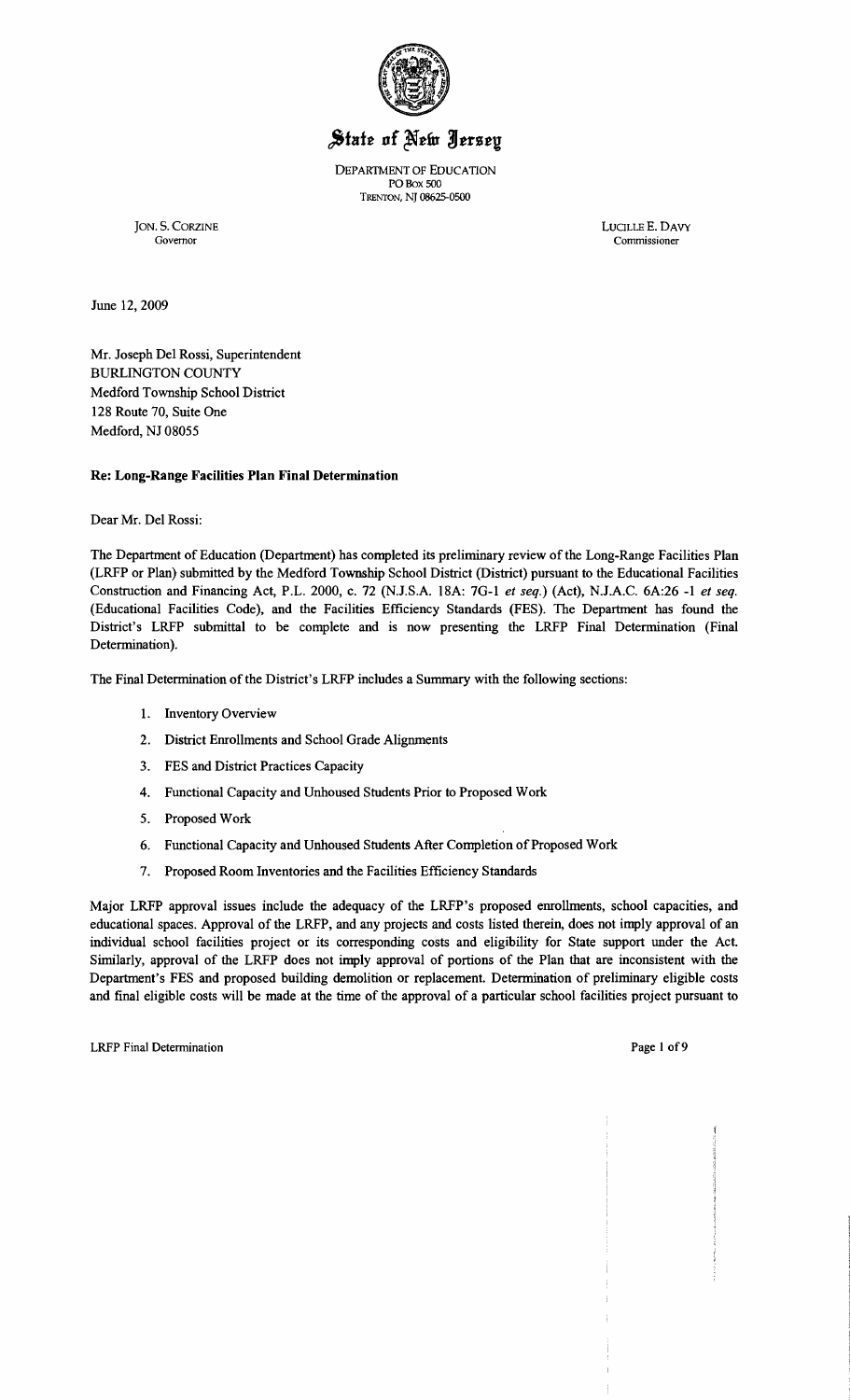N.J.S.A. 18A:7G-5. The District must submit a feasibility study as part of the school facilities project approval process, pursuant to N.J.S.A. 18A:7G-7b, to support proposed building demolition or replacement. The feasibility study should demonstrate that a building might pose a risk to the safety of the occupants after rehabilitation or that rehabilitation is not cost-effective.

Following the approval of the LRFP, the District may submit an amendment to the approved LRFP for Department review. Unless and until an amendment to the LRFP is submitted to and approved by the Commissioner of the Department pursuant to NJ.S.A. 18A:7G-4(c), the approved LRFP shall remain in effect. The District may proceed with the implementation of school facilities projects that are consistent with the approved LRFP whether or not the school facilities project contains square footage that may be ineligible for State support.

We trust that this document will adequately explain the Final Determination and allow the District to move forward with the initiation of projects within its LRFP. Please contact Richard Altringer at the Office of School Facilities at (609) 943-5678 with any questions or concerns that you may have.

Sincerely,

Lucille E. Davy Commissioner

Enclosure

c: John Hart, Chief of Staff Lester W. Richens, Burlington County, Executive County Superintendent Bernard E. Piaia, Director, School Facilities, Office of the Chief of Staff Susan Kutner, Director, Policy and Planning, School Facilities, Office of the Chief of Staff Richard Altringer, Manager, School Facilities, Office of the Chief of Staff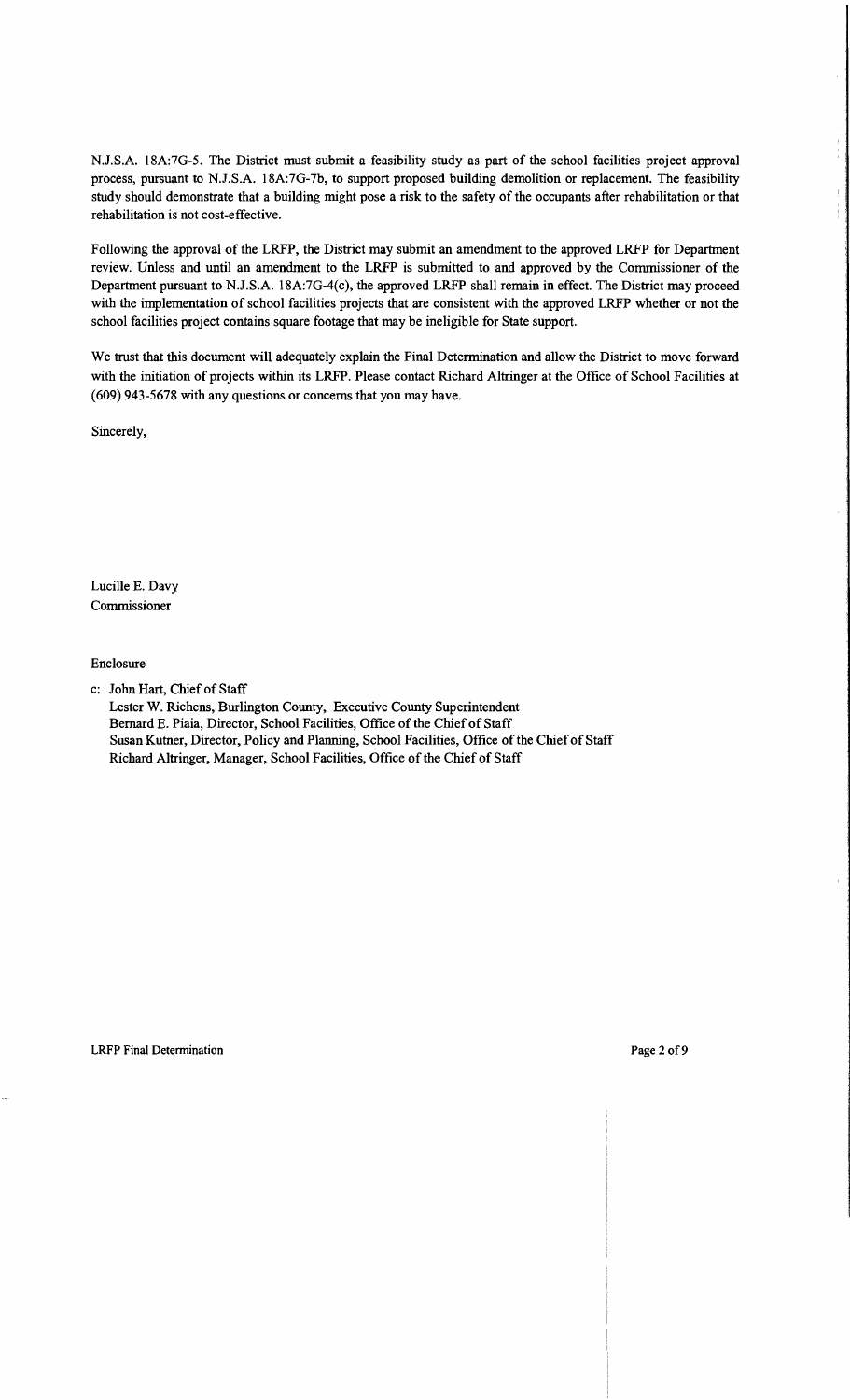### LONG-RANGE FACILITIES PLAN

# **Final Determination Summary**

Medford Township School District

The Department of Education (Department) has completed its review of the Long-Range Facilities Plan (LRFP or Plan) submitted by the Medford Township School District (District) pursuant to the Educational Facilities Construction and Financing Act, P.L. 2000, *c.n* (N.J.S.A. 18A:7G-l *et seq.)* (Act), NJ.A.C. 6A:26-1 et seq. (Educational Facilities Code), and the Facilities Efficiency Standards (FES).

This is the Department's Final Determination Summary (Summary) of the LRFP. The Summary is based on the standards set forth in the Act, the Educational Facilities Code, the FES, District entered data in the LRFP and Project Application and Tracking System (LRFP website), and District supplied supporting documentation. The Summary consists of seven sections. The referenced reports in *italic* text are standard LRFP reports available on the Department's LRFP website.

#### 1. Inventory Overview

The District provides services for students in grades PK-8. The predominant existing school grade configuration is PK-5, 6, 7-8. The predominant proposed school grade configuration is PK-5, 6, 7-8. The District is classified as an "Under 55" district for funding purposes.

The District identified existing and proposed schools, sites, buildings, playgrounds, playfields, and parking lots in its LRFP. The total number of existing and proposed district-owned or leased schools, sites, and buildings are listed in Table 1. A detailed description of each asset can be found in the LRFP website report titled *"Site Asset Inventory Report. "* 

|                                                      | <b>Existing</b> | <b>Proposed</b> |
|------------------------------------------------------|-----------------|-----------------|
| Sites:                                               |                 |                 |
| <b>Total Number of Sites</b>                         |                 | 8               |
| Number of Sites with no Buildings                    |                 |                 |
| Number of Sites with no Instructional Buildings      |                 |                 |
| <b>Schools and Buildings:</b>                        |                 |                 |
| <b>Total Number of Schools</b>                       |                 |                 |
| <b>Total Number of Instructional Buildings</b>       | Q               | Я               |
| Total Number of Administrative and Utility Buildings |                 |                 |
| <b>Total Number of Athletic Facilities</b>           |                 |                 |
| <b>Total Number of Parking Facilities</b>            |                 |                 |
| Total Number of Temporary Facilities                 |                 |                 |

#### Table 1: Inventory Summary

As directed by the Department, incomplete school facilities projects that have project approval from the Department are represented as "existing" in the Plan. District schools with incomplete approved projects that include new construction or the reconfiguration of existing program space are as follows: n/a.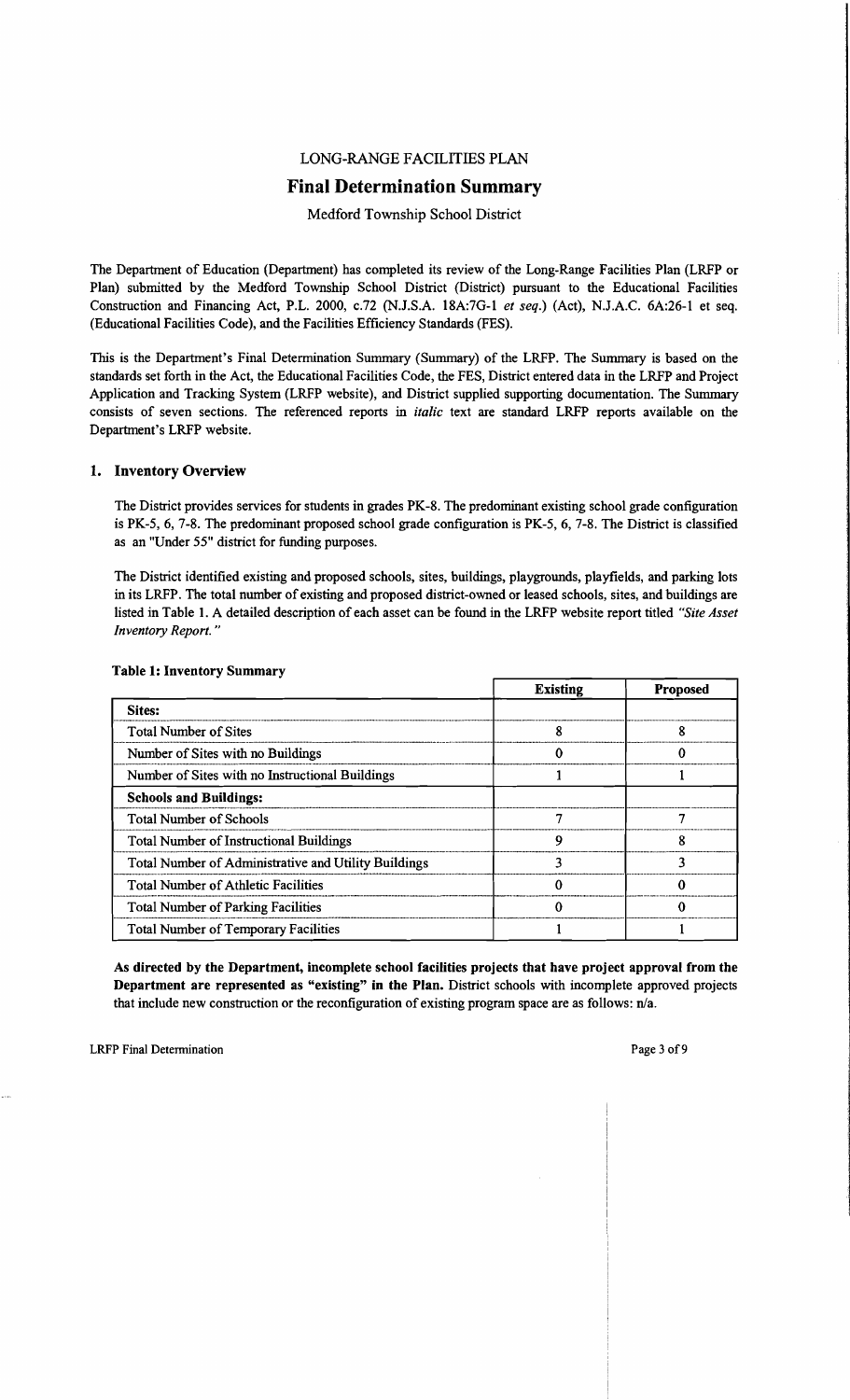Major conclusions are as follows:

- The District is proposing to maintain the existing number of District-owned or leased sites.
- The District is proposing to maintain the existing number of District-owned or operated schools.
- The District is proposing to decrease the existing number of District-owned or leased instructional buildings. The District is proposing to maintain the existing number of District-owned or leased noninstructional buildings.

FINDINGS The Department has determined that the proposed inventory is adequate for review of the District's LRFP. However, the LRFP determination does not imply approval of an individual school facilities project listed within the LRFP. The District must submit individual project applications for project approval. If building demolition or replacement is proposed, the District must submit a feasibility study, pursuant to N.J.S.A. 18A:7G-7b, as part of the application for the specific school facilities project.

#### 2. District Enrollments and School Grade Alignments

The District determined the number of students, or "proposed enrollments," to be accommodated in the LRFP on a district-wide basis and in each school. The District's existing and proposed enrollments and the cohortsurvival projection provided by the Department on the LRFP website are listed in Table 2. Detailed information can be found in the LRFP website report titled *"Enrollment Projection Detail.* " Existing and proposed school enrollments and grade alignments can be found in the report titled *"Enrollment and School Grade Alignment. "* 

|                             | <b>Actual Enrollments</b><br>school year | <b>District Proposed</b><br><b>Enrollments</b> | <b>Department's LRFP</b><br><b>Website Projection</b> |  |
|-----------------------------|------------------------------------------|------------------------------------------------|-------------------------------------------------------|--|
| Grades K-12:                |                                          |                                                |                                                       |  |
| Grades K-5, including SCSE  | 1,959                                    | 1.966                                          | 1,992                                                 |  |
| Grades 6-8, including SCSE  | 1,052                                    | 1,124                                          | 1,052                                                 |  |
| Grades 9-12, including SCSE |                                          |                                                | 0                                                     |  |
| <b>Totals K-12</b>          | 3.011                                    | 3,090                                          | 3.044                                                 |  |
| Pre-Kindergarten:           |                                          |                                                |                                                       |  |
| Pre-Kindergarten, Age 3     | 0                                        |                                                | ∩                                                     |  |
| Pre-Kindergarten, Age 4     | 13                                       | 43                                             | 43                                                    |  |
| Pre-Kindergarten, SCSE      | 19                                       | 14                                             | 17                                                    |  |

#### Table 2: Enrollment Comparison

*"SCSE"* = *Self-Contained Special Education* 

Major conclusions are as follows:

- The District did not elect to use the Department's LRFP website projection. Supporting documentation was submitted to the Department as required to justify the proposed enrollments.
- **•** The District is planning for increasing enrollments.
- The District is not an ECPA (Early Childhood Program Aid) District.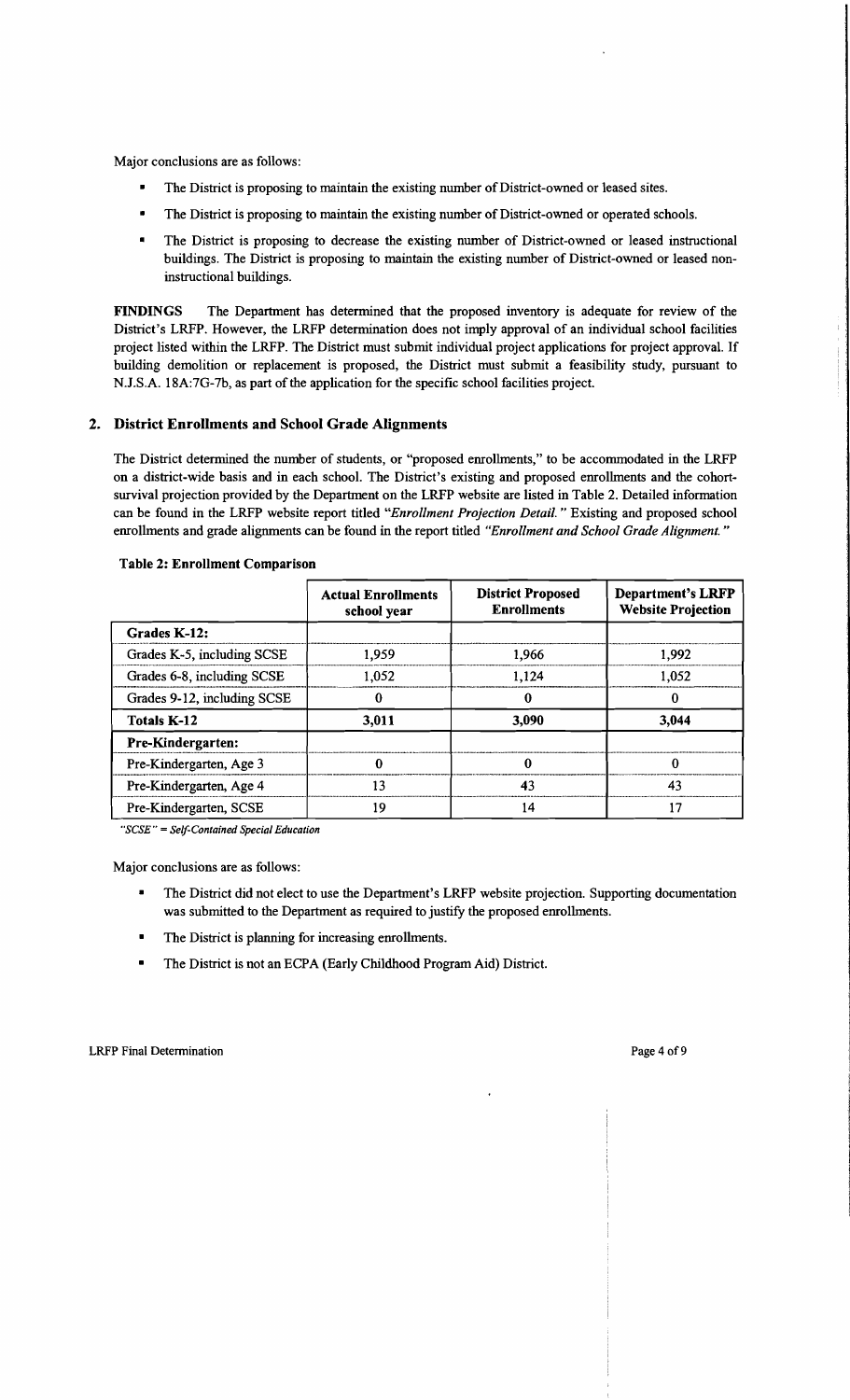FINDINGS The Department has determined that the District's proposed emollments are supportable for review of the District's LRFP. The Department will require a current emollment projection at the time an application for a school facilities project is submitted incorporating the District's most recent Fall Emollment Report in order to verify that the LRFP's planned capacity is appropriate for the updated emollments.

# 3. FES and District Practices Capacity

The proposed room inventories for each school were analyzed to determine whether the LRFP provides adequate capacity for the proposed emollments. Two capacity calculation methods, called *"FES Capacity"* and *"District Practices Capacity,* " were used to assess existing and proposed school capacity in accordance with the FES and District program delivery practices. A third capacity calculation, called *"Functional Capacity, "*  determines Unhoused Students and potential State support for school facilities projects. Functional Capacity is analyzed in Section 5 of this Summary.

- *FES Capacity* only assigns capacity to pre-kindergarten *(if district-owned or operated),* kindergarten, general, and self-contained special education classrooms. No other room types are considered to be capacity-generating. Class size is based on the FES and is prorated for classrooms that are sized smaller than FES classrooms. FES Capacity is most accurate for elementary schools, or schools with non-departmentalized programs, in which instruction is "homeroom" based. This capacity calculation may also be accurate for middle schools depending upon the program structure. However, this method usually significantly understates available high school capacity since specialized spaces that are typically provided in lieu of general classrooms are not included in the capacity calculations.
- *District Practices Capacity* allows the District to include specialized room types in the capacity calculations and adjust class size to reflect actual practices. This calculation is used to review capacity and emollment coordination in middle and high schools.

A capacity utilization factor in accordance with the FES is included in both capacity calculations. A 90% capacity utilization rate is applied to classrooms serving grades K-8. An 85% capacity utilization rate is applied to classrooms serving grades 9-12. No capacity utilization factor is applied to preschool classrooms.

Table 3 provides a summary of existing and proposed district-wide capacities. Detailed information can be found in the LRFP website report titled *"FES and District Practices Capacity. "* 

| Table 3: FES and District Practices Capacity Summary |                           |                                          |  |  |  |
|------------------------------------------------------|---------------------------|------------------------------------------|--|--|--|
|                                                      | <b>Total FES Capacity</b> | <b>Total District Practices Capacity</b> |  |  |  |
| (A) Proposed Enrollments                             | 3,147                     | 3.147                                    |  |  |  |
| (B) Existing Capacity                                | 2,936.53                  | 3,150.05                                 |  |  |  |
| *Existing Capacity Status (B)-(A)                    | $-210.47$                 | 3.055                                    |  |  |  |
| (C) Proposed Capacity                                | 2,991.43                  | 3,208.55                                 |  |  |  |
| <i>Proposed Capacity Status (C)-(A)</i>              | $-155.57$                 | 61.55                                    |  |  |  |

#### Table 3: FES and District Practices Capacity Summary

'" *Positive numbers signify surplus capacity; negative numbers signify inadequate capacity. Negative values for District Practices capacity are acceptable ifproposed enrollments do not exceed* J*00% capacity utilization.* 

Major conclusions are as follows:

• The District has appropriately coordinated proposed school capacities and emollments in the LRFP.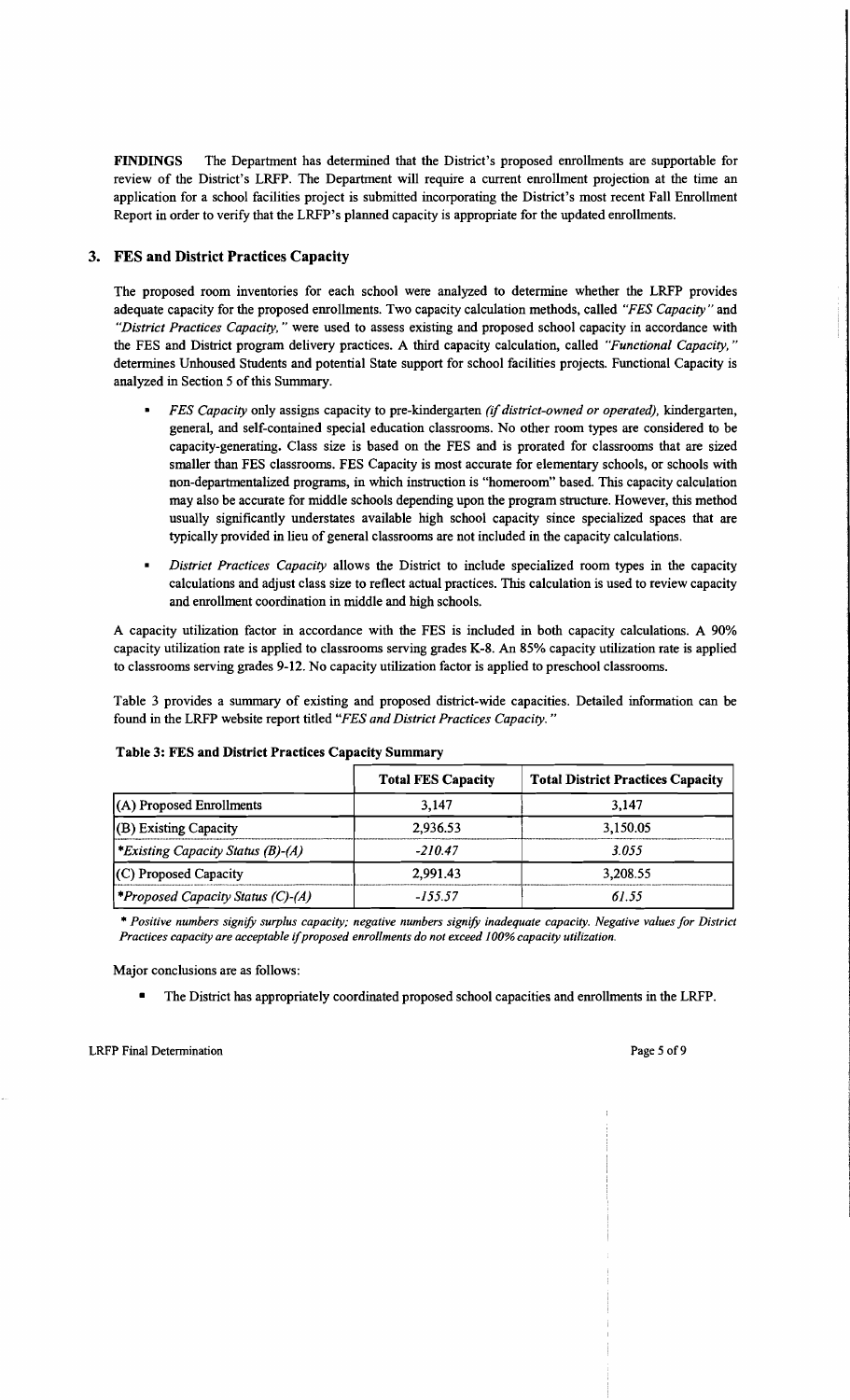Adequate justification has been provided by the District if capacity for a school deviates from the proposed enrollments by more than 5%.

FINDINGS The Department has determined that the proposed District capacity, in accordance with the proposed enrollments, is adequate for review of the District's LRFP. The Department will require a current enrollment projection at the time an application for a school facilities project is submitted, incorporating the District's most recent Fall Enrollment Report, in order to verify that the LRFP's planned capacity meets the District's updated enrollments.

## 4. Functional Capacity and Unhoused Students Prior to Proposed Work

*Functional Capacity* was calculated and compared to the proposed enrollments to provide a preliminary estimate of Unhoused Students and new construction funding eligibility. Functional Capacity is the adjusted gross square footage of a school building *(total gross square feet minus excluded space)* divided by the minimum area allowance per Full-time Equivalent student for the grade level contained therein. Unhoused Students is the number of students projected to be enrolled in the District that exceeds the Functional Capacity of the District's schools pursuant to N.J.A.C. 6A:26-2.2(c).

*"Excluded Square Feet"* in the LRFP Functional Capacity calculation includes (I) square footage exceeding the FES for any pre-kindergarten, kindergarten, general education, or self-contained special education classroom; (2) grossing factor square footage *(corridors, stairs, mechanical rooms, etc.)* that exceeds the FES allowance, and (3) square feet proposed to be demolished or discontinued from use. Excluded square feet may be revised during the review process for individual school facilities projects.

Table 4 provides a preliminary assessment of Functional Capacity, Unhoused Students, and Estimated Maximum Approved Area for the various grade groups in accordance with the FES. Detailed information concerning the calculation and preliminary excluded square feet can be found in the LRFP website reports titled *"Functional Capacity and Unhoused Students"* and *"Functional Capacity Excluded Square Feet. "* 

|                      |            | B          |                 |                |                          |
|----------------------|------------|------------|-----------------|----------------|--------------------------|
|                      |            | Estimated  |                 | D              | $E = C x D$              |
|                      | A          | Existing   | $C = A-B$       | Area           | <b>Estimated Maximum</b> |
|                      | Proposed   | Functional | <b>Unhoused</b> | Allowance      | Approved Area for        |
|                      | Enrollment | Capacity   | Students        | (gsf/students) | <b>Unhoused Students</b> |
| Elementary $(K-5)^*$ | 1,966      | 2,058.19   | 0.00            | 125.00         | 0.00                     |
| Middle $(6-8)$       | 1,124      | 1,125.82   | 0.00            | 134.00         | 0.00                     |
| $High(9-12)$         | 0          | 0.00       | 0.00            | 151.00         | 0.00                     |
| Totals K-12          | 3,147      | 3,184.01   |                 |                |                          |

#### Table 4: Functional Capacity and Unhoused Students Prior to Proposed Work

*·Pre-kindergarten students are not included in the calculations.* 

Major conclusions are as follows:

The calculations for "Estimated Existing Functional Capacity" do not include school facilities projects that have been approved by the Department but were not under construction or complete at the time of Plan submission.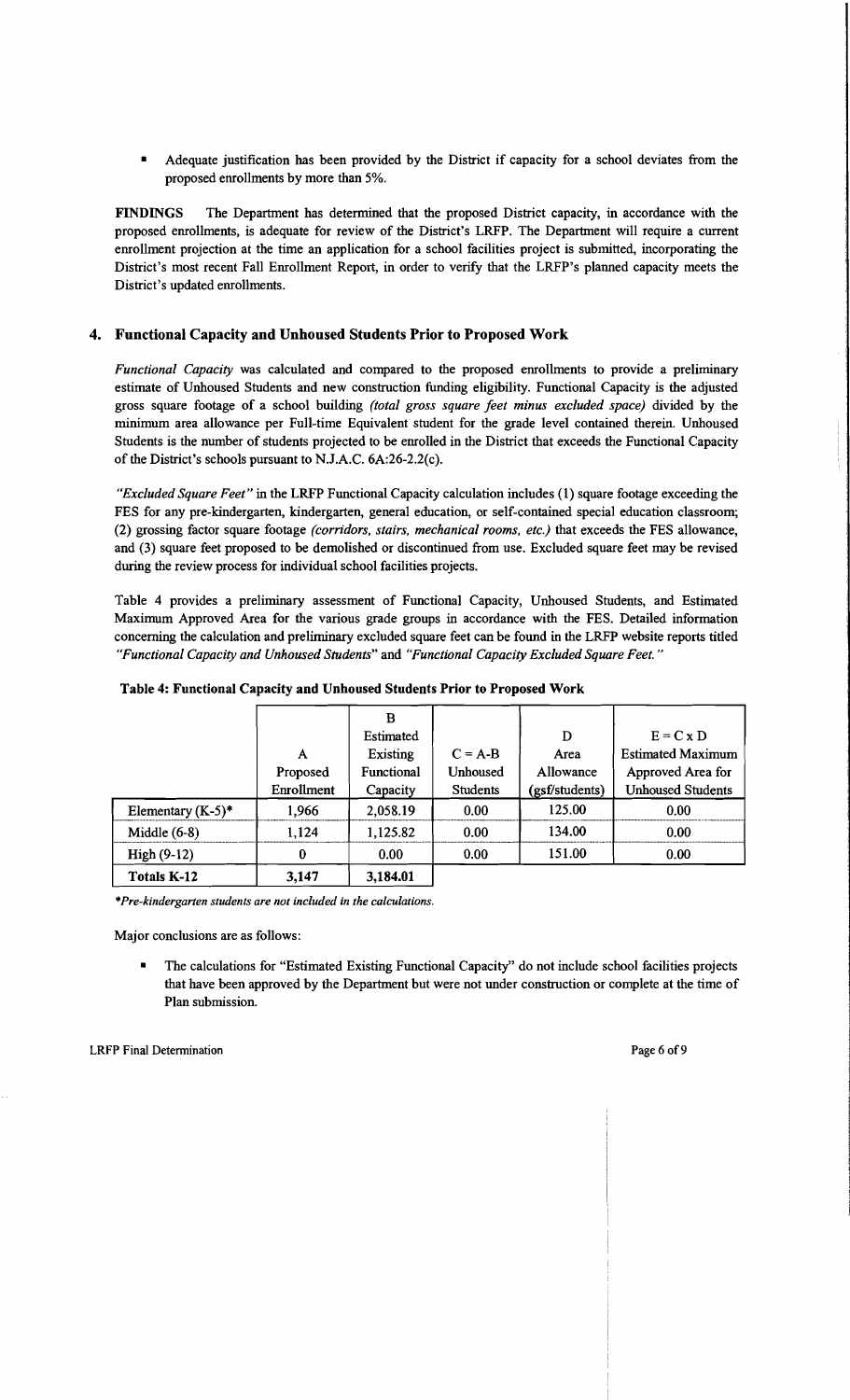- • The District, based on the preliminary LRFP assessment, does not have Unhoused Students for the following FES grade groups: Grades K-5, 6-8.
- The District, based on the preliminary LRFP assessment, has Unhoused Students for the following FES grade groups: n/a.
- The District is not an ECPA district. Therefore, pre-kindergarten students are not included in the calculations. Unhoused pre-kindergarten self-contained special education students are eligible for State support. A determination of square footage eligible for State support will be made at the time an application for a specific school facilities project is submitted to the Department for review and approval.
- The District is not proposing to demolish or discontinue the use of existing District-owned instructional space. The Functional Capacity calculation excludes square feet proposed to be demolished or discontinued for the following FES grade groups: n/a.

FINDINGS Functional Capacity and Unhoused Students calculated in the LRFP are preliminary estimates. Justification for square footage in excess of the FES and the determination of additional excluded square feet, Preliminary Eligible Costs (PEC), and Final Eligible Costs (FEC) will be included in the review process for specific school facilities projects. A feasibility study undertaken by the District is required if building demolition or replacement is proposed per NJ.A.C. 6A:26-2.3(b)(1O).

## s. Proposed Work

The District was instructed to review the condition of its facilities and sites and to propose corrective *"system"*  and *"inventory"* actions in its LRFP. *"System"* actions upgrade existing conditions without changing spatial configuration or size. Examples of system actions include new windows, finishes, and mechanical systems. *"Inventory"* actions address space problems by removing, adding, or altering sites, schools, buildings and rooms. Examples of inventory actions include building additions, the reconfiguration of existing walls, or changing room use.

Table 5 summarizes the type of work proposed in the District's LRFP for instructional buildings. Detailed information can be found in the LRFP website reports titled *"Site Asset Inventory," "LRFP Systems Actions Summary,* " *and "LRFP Inventory Actions Summary. "* 

#### Table 5: Proposed Work for Instructional Buildings

| <b>Type of Work</b>                                            | Work Included in LRFP |  |  |
|----------------------------------------------------------------|-----------------------|--|--|
| <b>System Upgrades</b>                                         | Yes                   |  |  |
| <b>Inventory Changes</b>                                       |                       |  |  |
| Room Reassignment or Reconfiguration                           | N٥                    |  |  |
| <b>Building Addition</b>                                       | Yes                   |  |  |
| New Building                                                   | No                    |  |  |
| Partial or Whole Building Demolition or Discontinuation of Use | Yes                   |  |  |
| New Site                                                       | N٥                    |  |  |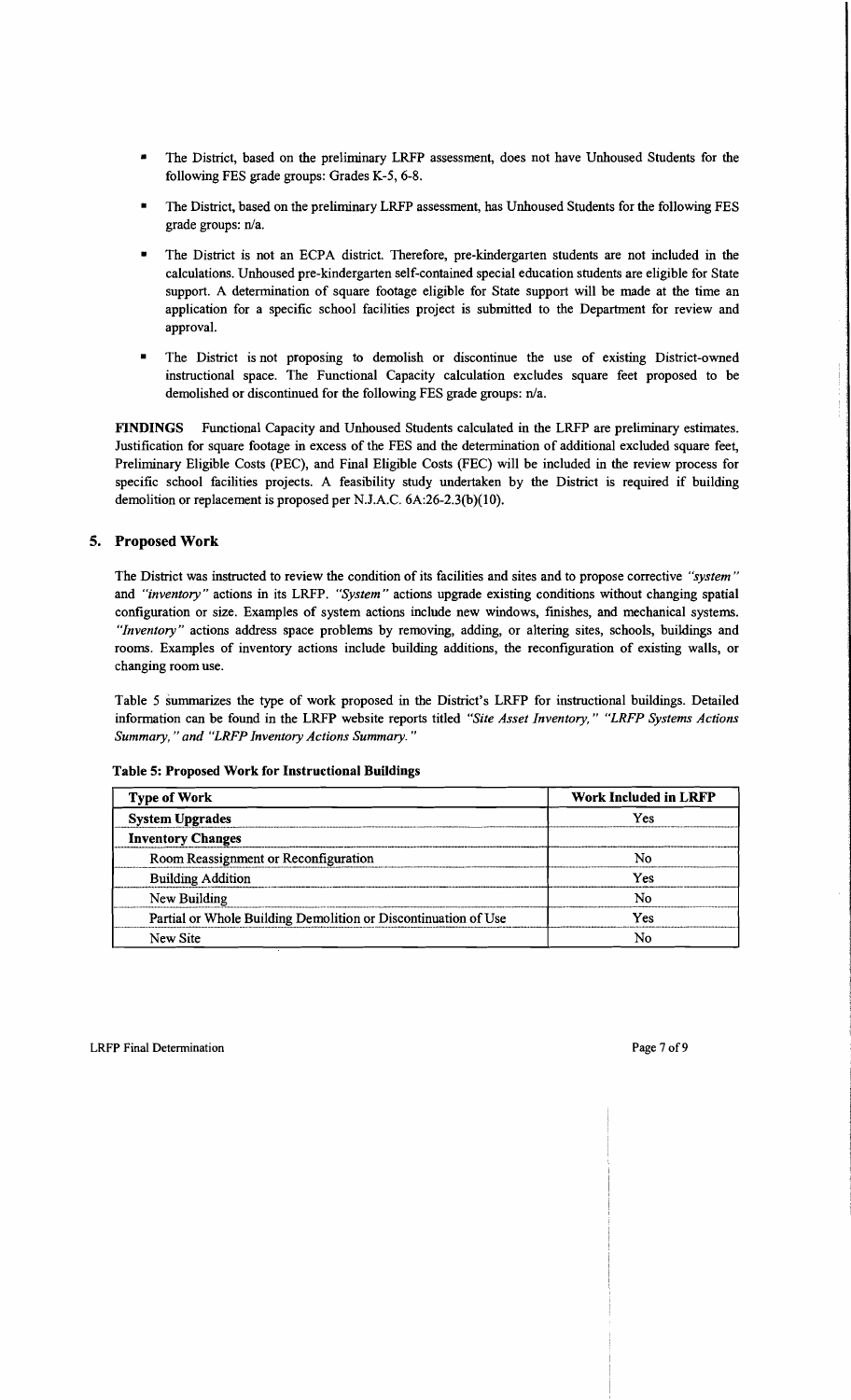Major conclusions are as follows:

- The District has proposed system upgrades in one or more instructional buildings.
- The District has proposed inventory changes, including new construction, in one or more instructional buildings.
- The District has not proposed new construction in lieu of rehabilitation in one or more instructional buildings.

Please note that costs represented in the LRFP are for capital planning purposes only. Estimated costs are not intended to represent preliminary eligible costs or final eligible costs of approved school facilities projects.

The Act (N.J.S.A. l8A:7G-7b) provides that all school facilities shall be deemed suitable for rehabilitation unless a pre-construction evaluation undertaken by the District demonstrates to the satisfaction of the Commissioner that the structure might pose a risk to the safety of the occupants even after rehabilitation or that rehabilitation is not cost-effective. Pursuant to NJ.A.C. 6A:26-2.3(b)(1O), the Commissioner may identify school facilities for which new construction is proposed in lieu of rehabilitation for which it appears from the information presented that new construction is justified, provided, however, that for such school facilities so identified, the District must submit a feasibility study as part of the application for the specific school facilities project. The cost of each proposed building replacement is compared to the cost of additions or rehabilitation required to eliminate health and safety deficiencies and to achieve the District's programmatic model.

Facilities used for non-instructional or non-educational purposes are ineligible for State support under the Act. However, projects for such facilities shall be reviewed by the Department to determine whether they are consistent with the District's LRFP and whether the facility, if it is to house students (full or part time) conforms to educational adequacy requirements. These projects shall conform to all applicable statutes and regulations.

FINDINGS The Department has determined that the proposed work is adequate for review of the District's LRFP. However, Department approval of proposed work in the LRFP does not imply that the District may proceed with a school facilities project. The District must submit individual project applications with cost estimates for Department project approval. Both school facilities project approval and other capital project review require consistency with the District's approved LRFP.

# 6. Functional Capacity and Unhoused Students After Completion of Proposed Work

The *Functional Capacity* of the District's schools *after* completion of the scope of work proposed in the LRFP was calculated to highlight any remaining Unhoused Students.

Table 6 provides a preliminary assessment of Unhoused Students and Estimated Remaining Maximum Area after completion of new construction proposed in the LRFP, if applicable. Detailed information concerning the calculation can be found in the website report titled *"Functional Capacity and Unhoused Students."*